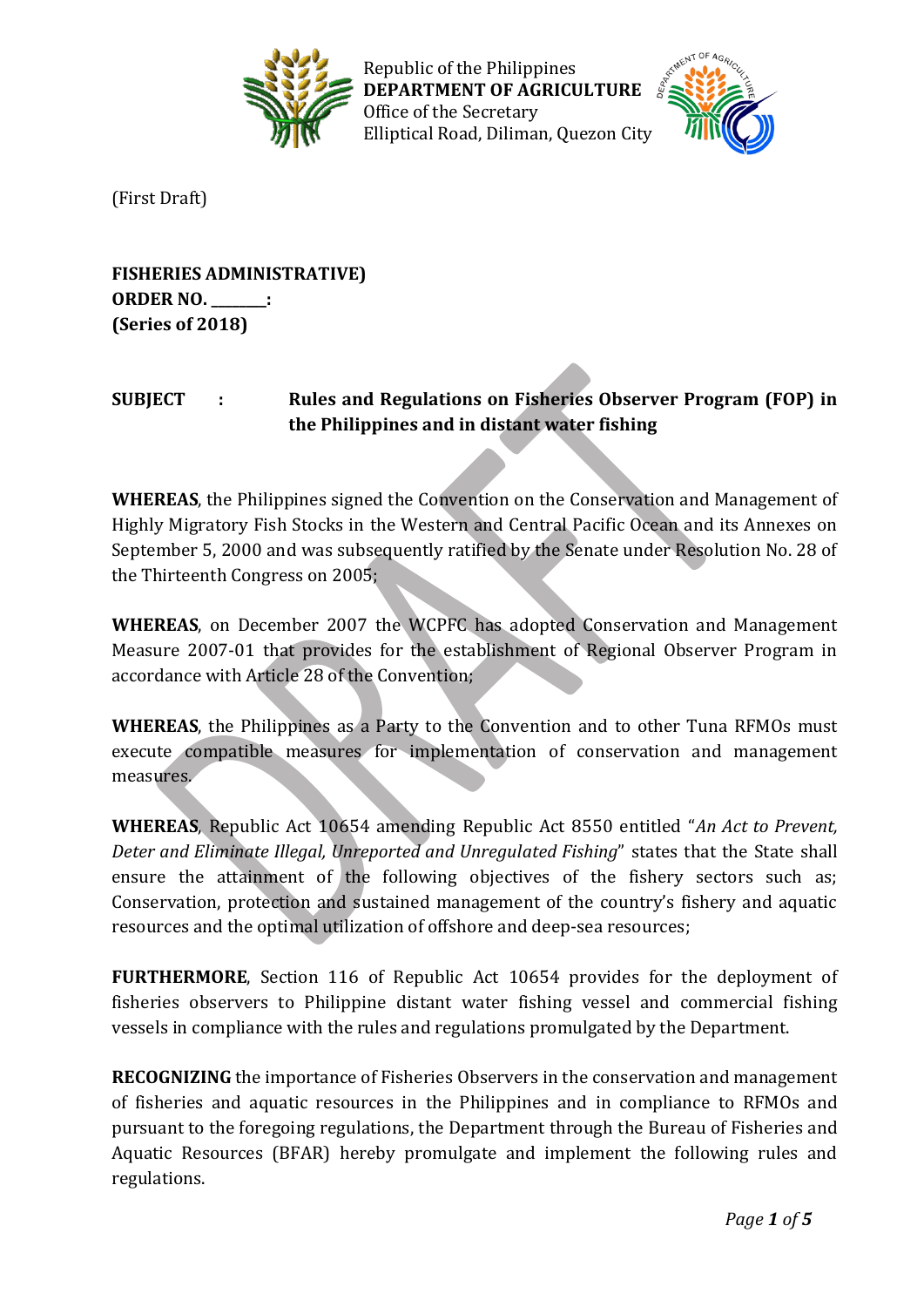**Section 1. Definition of Terms**. For purposes of this Order, the following terms as used herein shall mean and shall be construed as follows:

- a.) Bureau Bureau of Fisheries and Aquatic Resources (BFAR)
- b.) Commission ROP The Regional Observer Program of the WCPFC which was established under CMM 2007-01.
- c.) Exclusive Economic Zone (EEZ) an area beyond and adjacent to the territorial sea which shall not extend beyond 200 nautical miles from the Philippine baselines as defined in Republic Act 9522.
- d.) Fish Aggregating Device (FAD) or *payao* any man-made structures deployed in fishing grounds, either anchored or drifting, which is used mainly for the purpose of aggregating fish.
- e.) Fisheries Observers are personnel duly authorized by the BFAR Director and/or Commission ROP to collect data and other scientific and additional information related to fishing as required by the Bureau and other relevant RFMOs and/or concerned fisheries agencies in the Philippines.
- f.) Fishing vessel any boat, ship or other watercraft equipped to be used for taking of fishery species or aiding or assisting one (1) or more vessels in the performance of any activity relating to fishing, including, but not limited to, preservation, supply, storage, refrigeration, transhipping, transportation and/or processing.
- g.) FOPMO Fisheries Observer Program Management Office
- h.) HSP1-SMA High Seas Pocket Number 1-Special Management Area
- i.) High Seas the area beyond Philippine waters which does not belong to the jurisdiction of any other State.
- j.) CMM Conservation and Management Measures
- k.) NFOP National Fisheries Observer Program
- l.) Longline is a [fishing](http://en.wikipedia.org/wiki/Fishing) technique that uses a long line, called the main line, with [baited](http://en.wikipedia.org/wiki/Fish_bait) [hooks](http://en.wikipedia.org/wiki/Fish_hook) attached at intervals by means of branch lines using a swivel, with the hook at the other end.
- m.)Purse Seine a classification of fishing gear which surrounds a school of fish attracted by payao, lights and /or from free school or drifting logs using a rectangular net with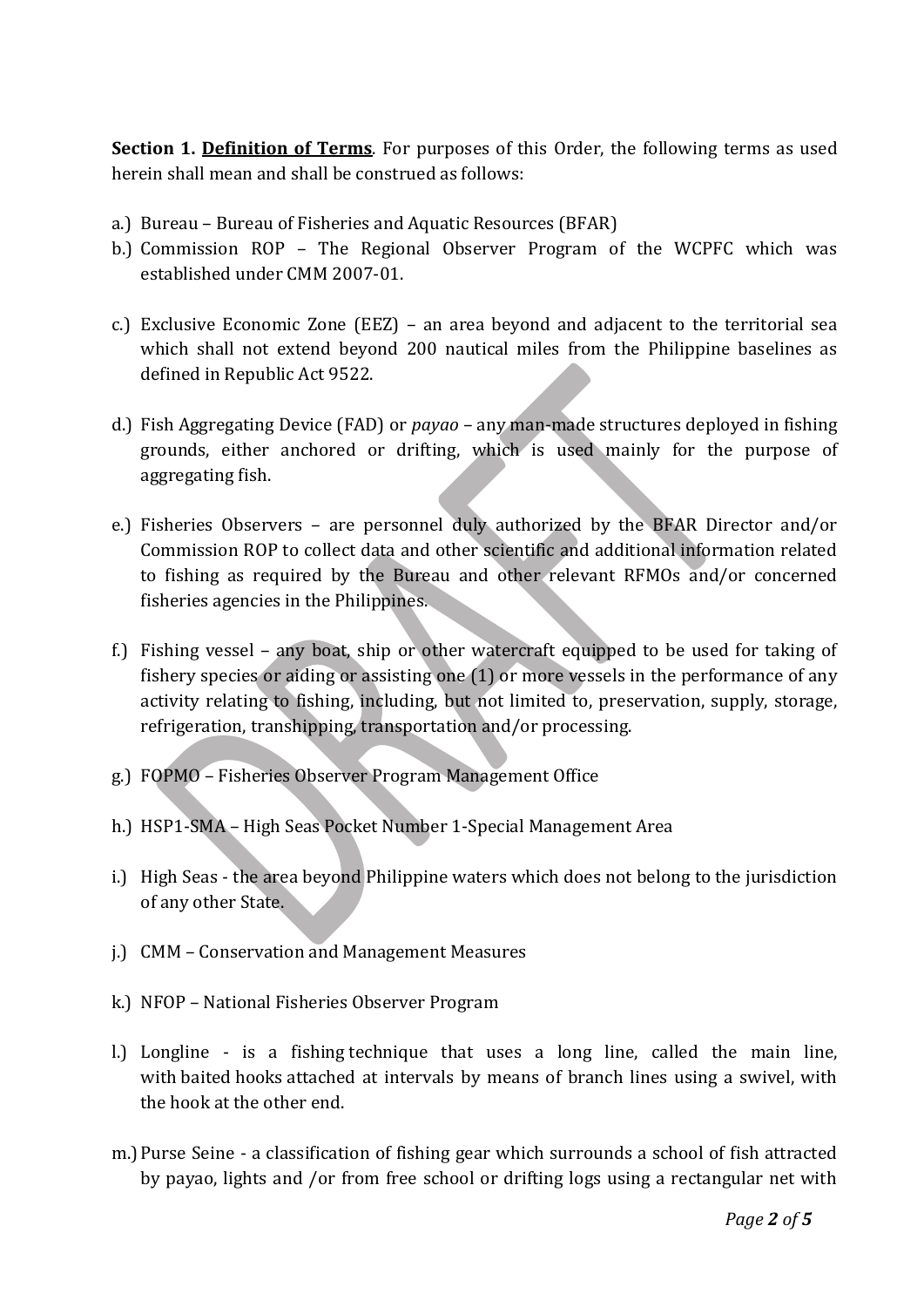floats at the upper portion and purse rings at the lower section where the purse rope or cable passes through to close the net bottom during fishing operations. The net is either hauled manually or through a mechanical or hydraulic net hauler/power block.

- n.) RFMOs refers to the Regional Fisheries Management Organizations that implements conservation and management measure in tuna such as IOTC (Indian Ocean Tuna Commission), ICCAT (International Commission for the Conservation of Atlantic Tuna), and WCPFC (Western and Central Pacific Fisheries Commission) in which the Philippines is a member, or the CCSBT (Commission on the Conservation of Southern Blue fin Tuna) in which Philippines is cooperating non-member.
- o.) Ring Net a surrounding net which targets pelagic fish; uses ring at the lower edge of the net and using a purse line to close it under the fish (pursing), there is a central bunt and hauling is done manually by pulling simultaneously both sides of the net.

**Section 2. Creation of National Fisheries Observer Program (NFOP).** There is hereby created a National Fisheries Observer Program (NFOP) under the DA-Bureau of Fisheries and Aquatic Resources which shall be the source of fisheries observers in the Philippines.

A Fisheries Observer Program Management Office (FOPMO) shall be established to implement the activities of the program including training, certification, authorization and deployment of fisheries observers to collect scientific data and other information related to fishing on board fishing vessels operating within the Philippine waters including the Exclusive Economic Zone (EEZ), or in the high seas and in the waters of other countries in coordination with the RFMOs ROP and to perform such other related functions as mandated by the Fisheries Code and Fisheries Administrative Orders, and RFMO CMMs.

**Section 3. Coverage and Observer Fees.** Fisheries Observers shall cover all commercial fishing vessels more than 200 GT operating within Philippine water with the following schedule and observer rates:

| <b>Vessel Tonnage</b>                               | Schedule from<br>the              | Observer Fees |
|-----------------------------------------------------|-----------------------------------|---------------|
|                                                     | effectivity of the IRR            |               |
| 500 GT and Above                                    | Within six (6) months<br>1200/day |               |
| 300 to 499 GT                                       | 1000/day<br>After one (1) year    |               |
| 200.01 to 299 GT                                    | After two (2) years               | $1000$ /day   |
| Domestic Purse Seine and Ring Net   During          | Fishing<br>FAD                    | 1200/day      |
| Catcher Vessels primarily catching   Closure Period |                                   |               |
| tuna and tuna like species (During                  |                                   |               |
| the FAD Fishing Closure)                            |                                   |               |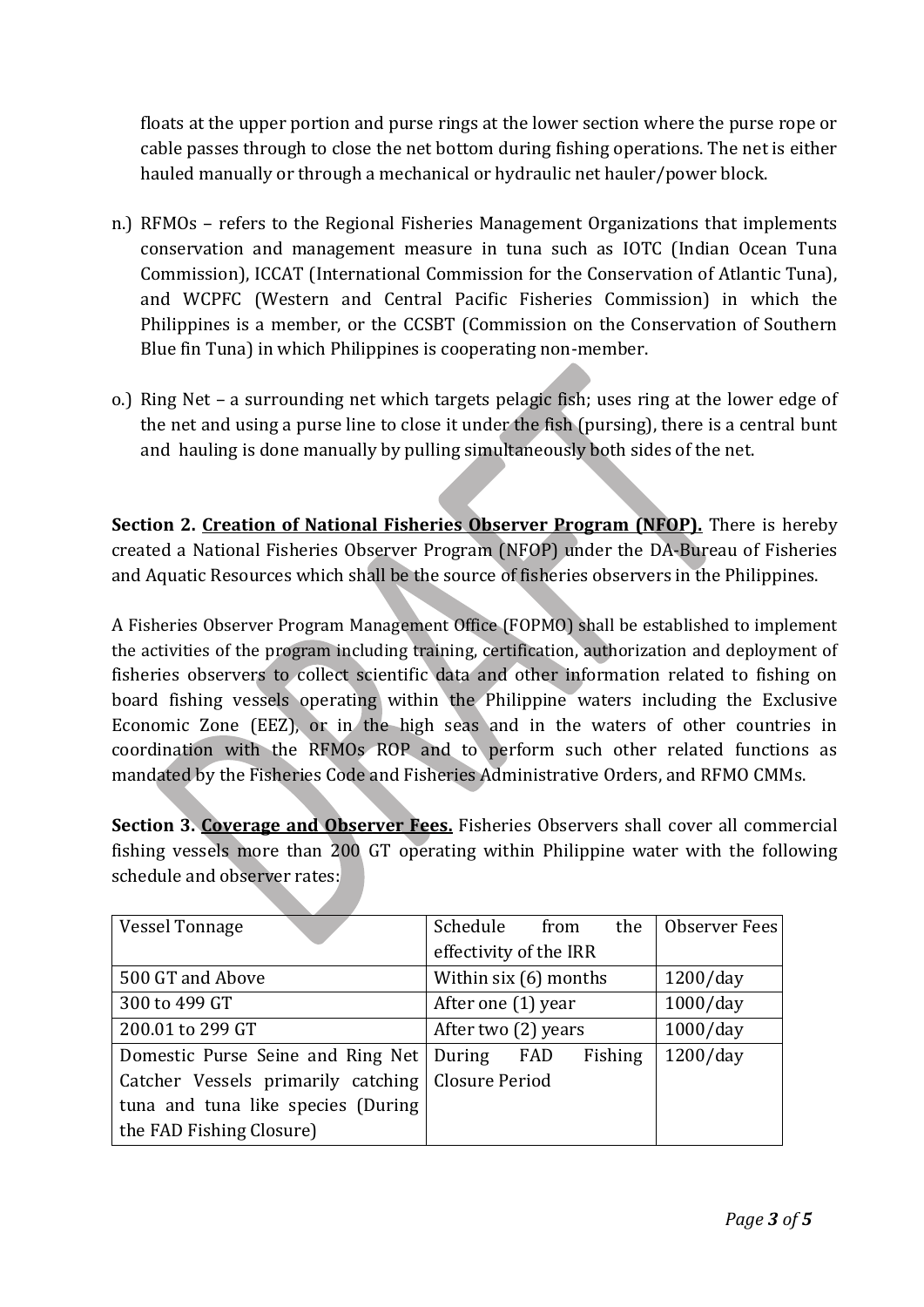All Philippine flagged fishing vessels operating in the high seas or in the waters of other coastal states where they have been licensed to conduct fishing activities are required 100% coverage.

All commercial fishing vessels not covered by the above schedule operating within the Philippine waters which includes the Exclusive Economic Zone (EEZ), the fisheries observer coverage shall be implemented in phases as follows:

| <b>Vessel Tonnage</b> | Schedule of Implementation from Effectivity of the IRR |
|-----------------------|--------------------------------------------------------|
| 150-200               | Within one $(1)$ year                                  |
| 100-149               | Within two (2) years                                   |
| 50-99                 | Within three (3) years                                 |
| 30-49                 | Within four (4) years                                  |

If in case there is a development in technology that could perform the functions of an observer, such as the use of an Electronic Monitoring, then such technology may be utilized in lieu of an observer.

**Section 4. Restrictions in the High Seas.** All purse seine, longline and transshipment vessels which intend to operate in the high seas shall not engage in fishing without a duly authorized fisheries observer onboard required or provided by the WCPFC-ROP, other RFMOs Observer Program or by the Philippine Fisheries Observer Program unless allowed by the coastal state or of the RFMO.

**Section 5. Restrictions in Philippine Waters.** All fishing vessels targeting tuna and tuna like species which intend to operate within the Philippine waters including the EEZ shall not engage in FAD fishing during the closure period specified by the DA-BFAR and RFMOs other fisheries management measures imposed by other RFMOs and other National Fisheries Administrative Orders/Measures without a duly authorized fisheries observer on board provided by the National Fisheries Observer Program.

**Section 6. Commercial Fishing Vessel Operators and Fisheries Observers** shall strictly observe and follow the guidelines stipulated in Annex 1 and Annex 2 of this Order or the Mechanics of Implementation and Terms of Reference of the Fisheries Observer Program in the Philippines.

**Section 7. Fisheries Observers** shall strictly observe and follow the Code of Conduct Stipulated in Annex 3 of this Order or the BFAR Fisheries Observer Program: Code of Conduct for Observers the Mechanics of Implementation and Terms of Reference of the Fisheries Observer Program in the Philippines.

**Section 8. Penalties.** Fishing vessels covered in this Order caught violating shall be fined five hundred thousand pesos (Php 500,000.00), forfeiture of the catch and gear and will be prosecuted administratively by the Bureau. Upon conviction of law, the offender shall be